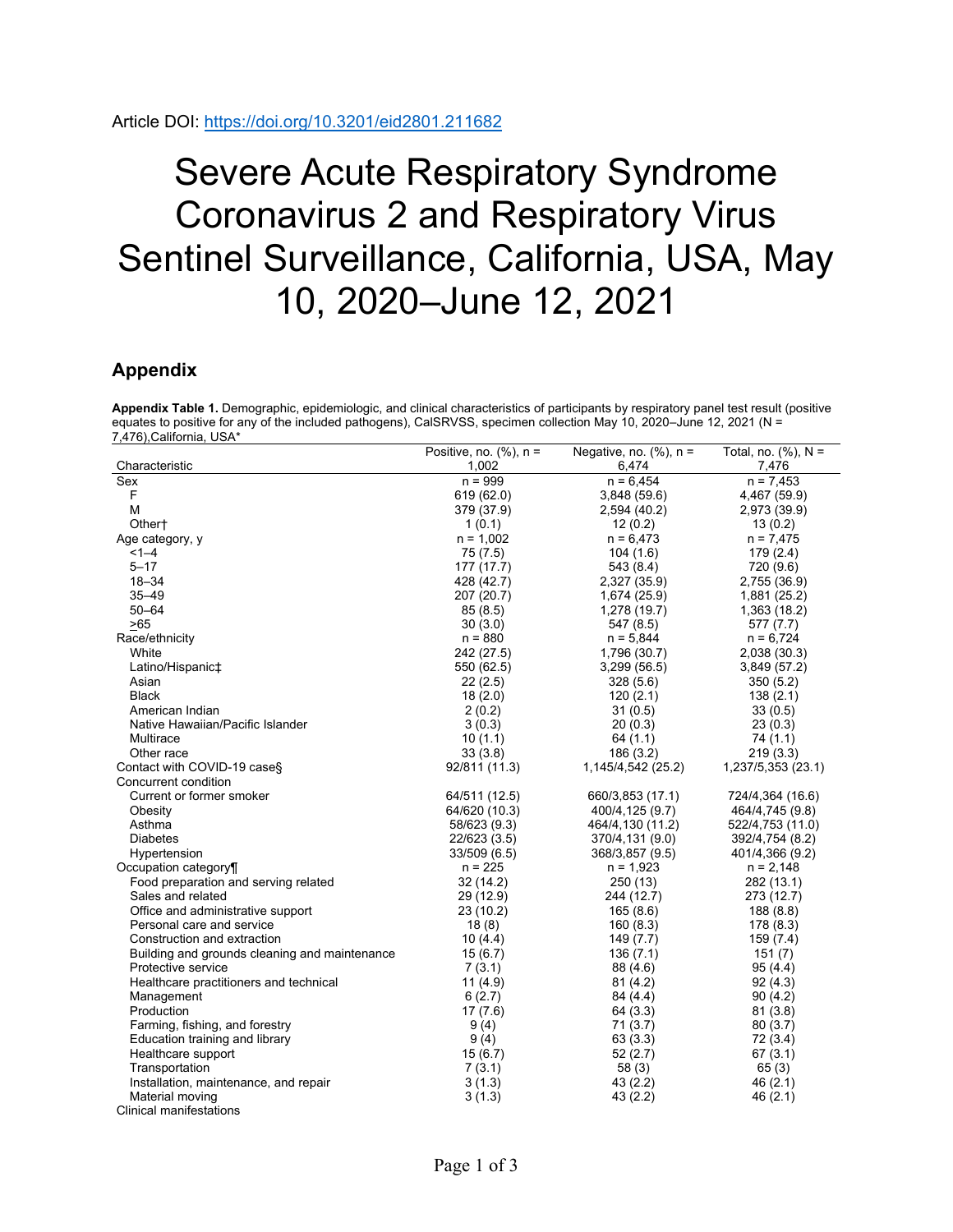|                | Positive, no. $(\%)$ , n = | Negative, no. $(\%)$ , n = | Total, no. $(%)$ , $N =$ |
|----------------|----------------------------|----------------------------|--------------------------|
| Characteristic | 1.002                      | 6.474                      | 7.476                    |
| Asymptomatic   | 61/975 (6.3)               | 1,789/6,267 (28.5)         | 1,850/7,242 (25.5)       |
| Symptomatic    | 914/975 (93.7)             | 4,478/6,267 (71.5)         | 5,392/7,242 (74.5)       |
| Ш              | 173/975 (17.7)             | 923/6,266 (14.7)           | 1,096/7,241 (15.1)       |
| СLІ            | 138/975 (14.2)             | 766/6,266 (12.2)           | 904/7.241 (12.5)         |

\*Values are no. (%) or no. positive/no. tested (%). Participants who had missing information for these characteristics were excluded. Includes only participants that received both respiratory panel and SARS-CoV-2 testing as demographic and epidemiologic data was submitted with SARS-CoV-2 test results. CalSRVSS, California SARS-CoV-2 and Respiratory Virus Sentinel Surveillance; COVID-19, coronavirus disease; CLI, COVID-19‒like illness; ILI, influenza-like illness; SARS-CoV-2, severe acute respiratory syndrome coronavirus 2.

†Includes respondents that identified as transgender or responded other.

‡If participant ethnicity was reported as Latino/Hispanic (Latino) then race/ethnicity was listed as Latino; otherwise, race/ethnicity was listed as the reported race.

§Within the 14 days before onset.

¶Within the month before onset. Excluded occupation categories were reported by <45 participants. Free-text data on industry and occupation were coded by using the National Institute for Occupational Safety and Health Industry and Occupation Computerized Coding System (https://wwwn.cdc.gov/nioccs3/Default.aspx

| Appendix Table 2. Sensitivity and specificity of selected clinical case definitions for testing positive for SARS-CoV-2,  |  |
|---------------------------------------------------------------------------------------------------------------------------|--|
| rhino/enterovirus, or a non-COVID coronavirus, CalSRVSS, specimen collection May 10, 2020–June 12, 2021, California, USA* |  |

| Virus and illness      | Sensitivity | Specificity |
|------------------------|-------------|-------------|
| SARS-CoV-2             |             |             |
| Influenza-like illness | 0.290       | 0.880       |
| COVID-like illness     | 0.254       | 0.905       |
| Symptomatic            | 0.873       | 0.285       |
| Rhino/enterovirus      |             |             |
| Influenza-like illness | 0.172       | 0.851       |
| COVID-like illness     | 0.136       | 0.877       |
| Symptomatic            | 0.935       | 0.281       |
| Non-COVID coronavirus  |             |             |
| Influenza-like illness | 0.211       | 0.850       |
| COVID-like illness     | 0.174       | 0.876       |
| Symptomatic            | 0.991       | 0.259       |

\*SARS-CoV-2 positive n = 1,350; rhino/enterovirus n = 857; non-COVID coronavirus n = 111; total N = 7,447). Results included are mutually exclusive: a SARS-CoV-2-person is negative for all pathogens on the respiratory panel and vice versa. Co-infections between SARS-CoV-2 and other respiratory pathogens (n = 23) and multiple respiratory panel pathogen infections (n = 7) were excluded. Including only participants with test results for SARS-CoV-2 and respiratory panel. CalSRVSS, California SARS-CoV-2 and Respiratory Virus Sentinel Surveillance; COVID, coronavirus disease; SARS-CoV-2, severe acute respiratory syndrome coronavirus 2.